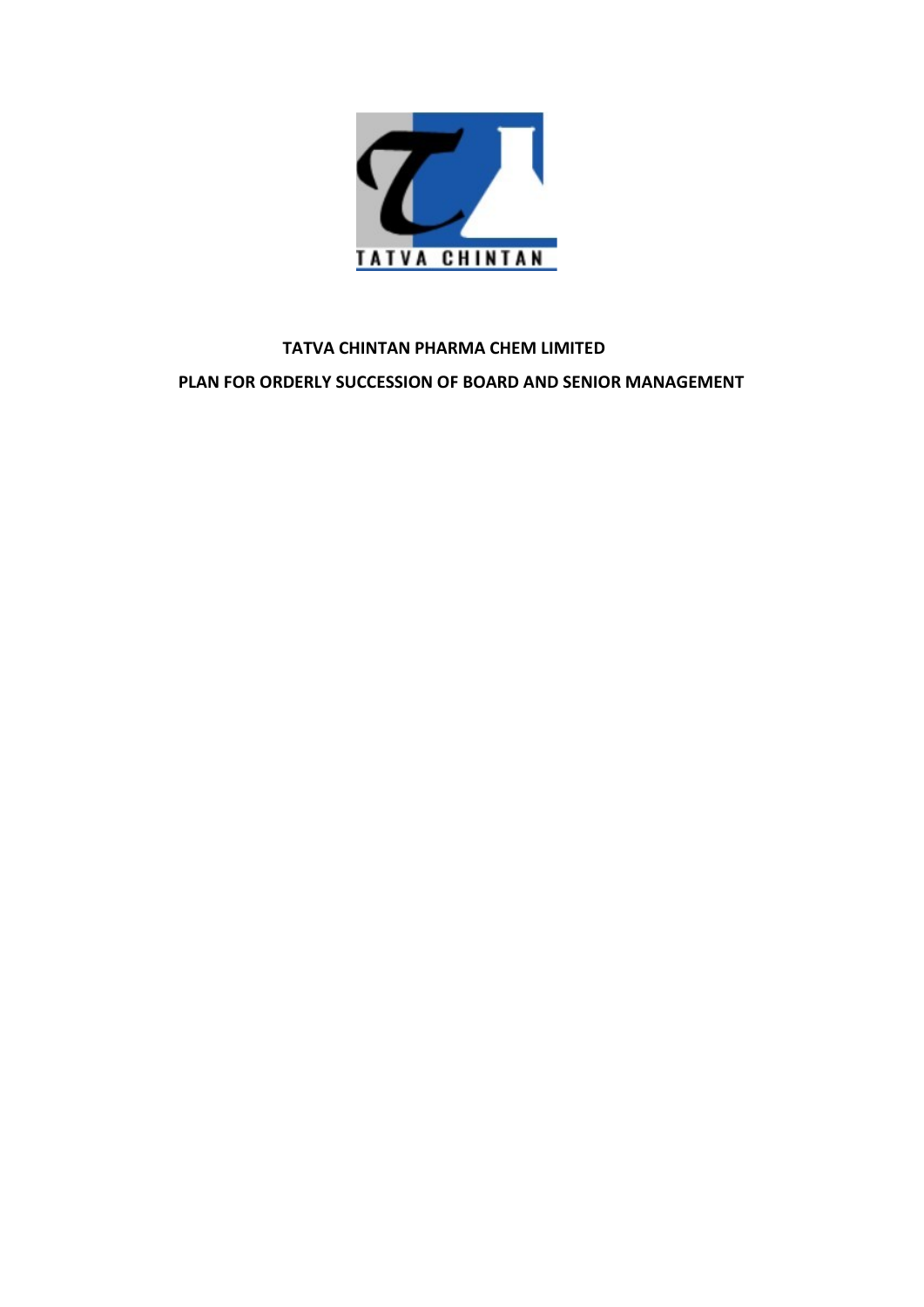| <b>Name of Document</b>           | PLAN FOR ORDERLY SUCCESSION OF BOARD AND |
|-----------------------------------|------------------------------------------|
|                                   | SENIOR MANAGEMENT                        |
| Version                           | 1.0                                      |
| Policy/Code/Manual/Other          | Other                                    |
| <b>Effective date of document</b> | 13-03-2021                               |
|                                   |                                          |
|                                   |                                          |
|                                   |                                          |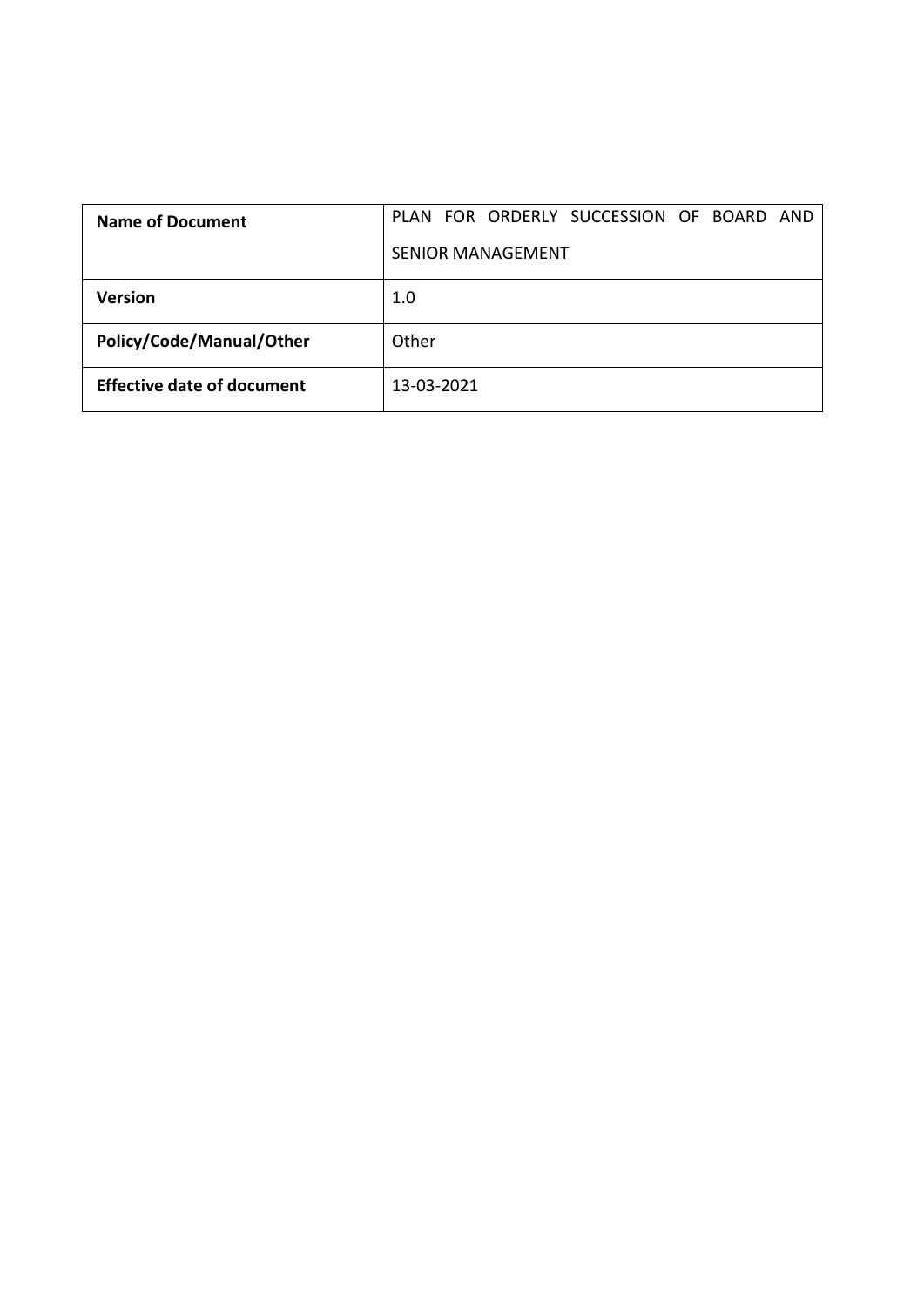# 1. Introduction:

- 1. Introduction:<br>
1.1. Regulation 17 (4) of the Securities and Exchange Board of India (Listing Obligations and<br>
Disclosure Requirements) Regulations, 2015 (hereinafter referred as "SEBI Listing<br>
Regulations") stipulates t Introduction:<br>Regulation 17 (4) of the Securities and Exchange Board of India (Listing Obligations and<br>Disclosure Requirements) Regulations, 2015 (hereinafter referred as "SEBI Listing<br>Regulations") stipulates that the boa Introduction:<br>
Regulation 17 (4) of the Securities and Exchange Board of India (Listing Obligations and<br>
Disclosure Requirements) Regulations, 2015 (hereinafter referred as "SEBI Listing<br>
Regulations") stipulates that the Introduction:<br>
Regulation 17 (4) of the Securities and Exchange Board of India (Listing Obligations and<br>
Disclosure Requirements) Regulations, 2015 (hereinafter referred as "SEBI Listing<br>
Regulations") stipulates that the Introduction:<br>
Regulation 17 (4) of the Securities and Exchange Board of India (Listing<br>
Disclosure Requirements) Regulations, 2015 (hereinafter referred a<br>
Regulations") stipulates that the board of directors of the Compa
- 1. Introduction:<br>
1.1. Regulation 17 (4) of the Securities and Exchange Board of India (Listing Obligations and<br>
1.1. Regulations") stipulates that the board of directors of the Company shall satisfy itself that<br>
plans are **Introduction:**<br>Regulation 17 (4) of the Securities and Exchange Board of India (Listing Obligations and<br>Disclosure Requirements) Regulations, 2015 (hereinafter referred as "SEBI Listing<br>Regulations") stipulates that the b **Introduction:**<br>
Regulation 17 (4) of the Securities and Exchange Board of India (Listing Obligations and Disclosure Requirements) Regulations, 2015 (hereinafter referred as "SEBI Listing<br>
Regulations") stipulates that the Introduction:<br>Regulation 17 (4) of the Securities and Exchange Board of India (Listing Obligations and<br>Disclosure Requirements) Regulations, 2015 (hereinafter referred as "SEBI Listing<br>Regulations") stipulates that the boa Introduction:<br>
Regulation 17 (4) of the Securities and Exchange Board of India (Listing Obligations and<br>
Disclosure Requirements) Regulations, 2015 (hereinafter referred as "SEBI Listing<br>
Regulations") stipulates that the 1.1. Regulation 17 (4) of the Securities and Exchange Board of India (Listing Obligations and<br>Disclosure Requirements) Regulations, 2015 (hereinafter referred as "SEBI Listing<br>Regulations") stipulates that the board of dir Neguation 17 (4) or the securities and excenting board or final (using Unigations) and the bard degred as "SEBI Listing Regulations") stipulates that the board of directors of the Company shall satisfy itself that plans ar Discoloure Requirements) Regulations, 2015 (neterinater reference as Sets Ussing<br>Regulations") stipulates that the board of directors of the Company shall satisfy itself that<br>plans are in place for orderly succession for a reguations is suppresses trank the board of directors or the company shall satisfy itself that<br>plans are in place for orderly succession for appointment to the Board of Directors and<br>Senior Management.<br>In compliance with S plans are in piace for orderly succession for appointment to the board or Directors and<br>Senior Management.<br>In compliance with SEBI Listing Regulations, Tatva Chintan Pharma Chem Limited has<br>formulated and adopted a Policy 1.2. In compliance with SEBI Listing Regulations, Tatva Chintan Pharma Chem Limited has<br>formulated and adopted a Policy'). The Policy has been approved by the board of directors of<br>the Company pursuant to the meeting of th

## 2. Purpose:

- In computate with a sent using regulations, rative Comical metral metral metral metral metral metral metral metral<br>formulated and adopted a Policy"). The Policy backets on of Board and Senior Management<br>(hereinafter called normulated and adopted a Policy To Criteriny Succession of each and a sentor wanagement<br>(hereinafter called the "Policy"). The Policy has been approved by the board of directors of<br>the Company pursuant to the meeting of th (nelemation tracted the Poulcy). The Polity has been approved by the board of directors of the Company pursuant to the meeting of the board of directors ("Board") dated March 13, 2021. The Policy shall be effective from th 2021. The Policy shall be ellective from the date of approval of the Board.<br>
2. **Purpose:**<br>
2. Succession Planning is an important component often addressed as part of strate<br>
planning. It is critical to the success of the **Purpose:**<br>Succession Planning is an important component often addressed as part of strategic<br>planning. It is critical to the success of the organization and should provide for a process<br>that recognizes, develops and retai
-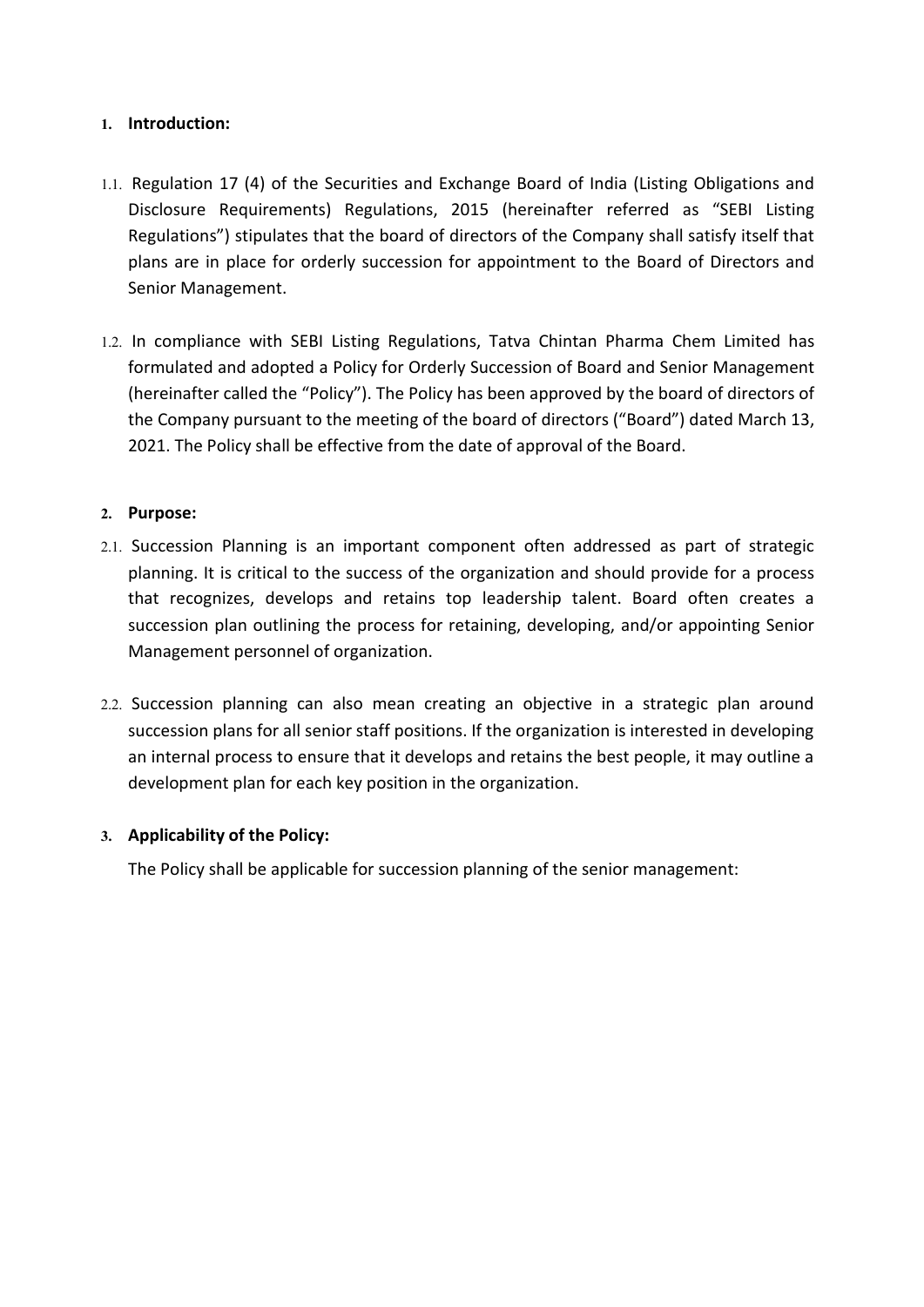# 4. Definition:

4.1. "Board of directors" or "Board" means the Board of Tatva Chintan Pharma Chem Limited,<br>4.1. "Board of directors" or "Board" means the Board of Tatva Chintan Pharma Chem Limited,<br>4.2. "Company" means Tatva Chintan Pharm **4. Definition:**<br>4.1. "Board of directors" or "Board" means the Board of Tatva Chintan Pharma Chem Limited,<br>as constituted or reconstituted from time to time.<br>4.2. "Company" means Tatva Chintan Pharma Chem Limited.<br>4.3. "N

**4. Definition:**<br>4.1. "Board of directors" or "Board" means the Board of Tatva Chintan Pharma Chem Limited,<br>as constituted or reconstituted from time to time.<br>4.2. "Company" means Tatva Chintan Pharma Chem Limited.<br>4.3. "N 4. Definition:<br>4.1. "Board of directors" or "Board" means the Board of Tatva Chintan Pharma Chem Limited,<br>as constituted or reconstituted from time to time.<br>4.2. "Company" means Tatva Chintan Pharma Chem Limited.<br>4.3. "Nom **4. Definition:**<br>4.1. "Board of directors" or "Board" means the Board of Tatva Chintan Pharma Chem Limited,<br>as constituted or reconstituted from time to time.<br>4.2. "Company" means Tatva Chintan Pharma Chem Limited.<br>4.3. "N **4. Definition:**<br> **4.1. "Board of directors" or "Board" means the Board of Tatva Chintan Pharma Chem Limited,**<br> **4.2. "Company" means Tatva Chintan Pharma Chem Limited.**<br> **4.3. "Nomination and Remuneration Committee" means 1. Definition:**<br> **4.1. "Board of directors" or "Board" means the Board of Tatva Chintan Pharma Ch<br>
<b>4.2. "Company" means Tatva Chintan Pharma Chem Limited.**<br> **4.3. "Nomination and Remuneration Committee" means the commi 4.** Definition:<br>
4.1. "Board of directors" or "Board" means the Board of Tatva Chintan Pharma Chem Limited,<br>
4.2. "Company" means Tatva Chintan Pharma Chem Limited.<br>
4.2. "Nomination and Remuneration Committee" means the

4. **Definition:**<br>4.1. "Board of directors" or "Board" means the Board of Tatva Chintan Pharma Chem Limited,<br>as constituted or reconstituted from time to time.<br>4.2. "Company" means Tatva Chintan Pharma Chem Limited.<br>4.3. "N **4. Definition:**<br>
4.1. "Board of directors" or "Board" means the Board of Tatva Chintan Pharma Chem Limited,<br>
4.3. "Company" means Tatva Chintan Pharma Chem Limited.<br>
4.3. "Nomination and Remuneration Committee" means the 4.1. "Board of directors" or "Board" means the Board of Tatva Chintan Pharma Chem Limited,<br>as constituted or reconstituted from time to time.<br>4.2. "Company" means Tatva Chintan Pharma Chem Limited.<br>4.3. "Nomination and Rem not a constituted or reconstituted from time to time.<br>
as constituted or reconstituted from time to time.<br>
4.2. "Company" means Tatva Chintan Pharma Chem Limited.<br>
4.3. "Nomination and Remuneration Committee" means the com 42. "Company" means Tatva Chintan Pharma Chem Limited.<br>43. "Nomination and Remuneration Committee" means the committee of the Board<br>constituted and reconstituted under the Securities and Exchange Board of India (Listing<br>Ob 4.2. "Company" means Tatva Chintan Pharma Chem Limited.<br>
4.3. "Nomination and Remuneration Committee" means the committee of<br>
constituted and reconstituted under the Securities and Exchange Board of<br>
Obligations and Disclo 8. "Nomination and Remuneration Committee" means the committee of the Board<br>
5. "Nomination and reconstituted under the Securities and Exchange Board of India (Listing<br>
bligations and Disclosure Requirements) Regulations, ted and reconstituted under the Securities and Exchange Board of India (Listing<br>ons and Disclosure Requirements) Regulations, 2015 read with Section 178 of the<br>ies Act, 2013<br>Jilcy" means Succession Policy.<br><br>mior Management ons and Disclosure Requirements) Regulations, 2015 read with Section 178 of the<br>ies Act, 2013<br>blicy" means Succession Policy.<br>mior Management" shall mean officers/personnel of the listed entity who are<br>rs of its core manag (icy" means Succession Policy.<br>
Inior Management" shall mean officers/personnel of the listed entity who are<br>
is of its core management team excluding Board of directors and normally this shall<br>
all members of management o " means Succession Policy.<br>
" Management" shall mean officers/personnel of the listed entity who are<br>
its core management team excluding Board of directors and normally this shall<br>
I members of management one level below c The minimum of means succession Policy.<br>
Interior Management" shall mean officers/personnel of the listed entity who are<br>
so f its core management neam excluding Board of directors and normally this shall<br>
a lall members o (v) Interlation Wallia The time transferrent in State entity Windom Correlation Intervention Water (and the members of management can level below chief executive officer/managing (whole time director/manager (including chi Core inalgement team extuating board of turections and notinating this strain<br>the director/manager (including chief executive officer/manager, in case they<br>the board) and shall specifically include company secretary and ch Elimous of Intentigment once level below the executive officer/intentigment<br>
time director/manager (including chief executive officer/manager, in case they<br>
the board) and shall specifically include company secretary and c the board) and shall specifically include company secretary and chief financial<br>siderations in the Succession Planning Process:<br>siderations in the Succession Planning Process:<br>thify the long term vision and direction of th

- 
- 
- (vi) Identify the long term vision and direction of the organization, i.e. Strategic Plan.<br>
(ii) Identify the long term vision and direction of the organization.<br>
(iii) Betermine who the key leadership people are that need
- 
- -
	-
	-
	-
- 
- (d) Seek key stakeholder input.<br>
(d) Seek key stateholder in the periodic of the organization, i.e. Strategic Plan.<br>
(d) the mission and values of the organization.<br>
Etermine who the key leadership people are that needs to siderations in the Succession Planning Process:<br>
ntify the long term vision and direction of the organization, i.e. Strategic Plan.<br>
view the mission and values of the organization.<br>
the with the kyle leadership people are andons in the succession rlamining Process:<br>
y the long term vision and direction of the organization, i.e. Strategic Plan.<br>
the mission and values of the organization.<br>
mine which positions need a succession plan.<br>
y core ntify the long term vision and direction of the organization, i.e. Strategic Plan.<br>view the mission and values of the organization.<br>termine who the key leadership people are that needs to be developed and<br>tured for the fut
	-